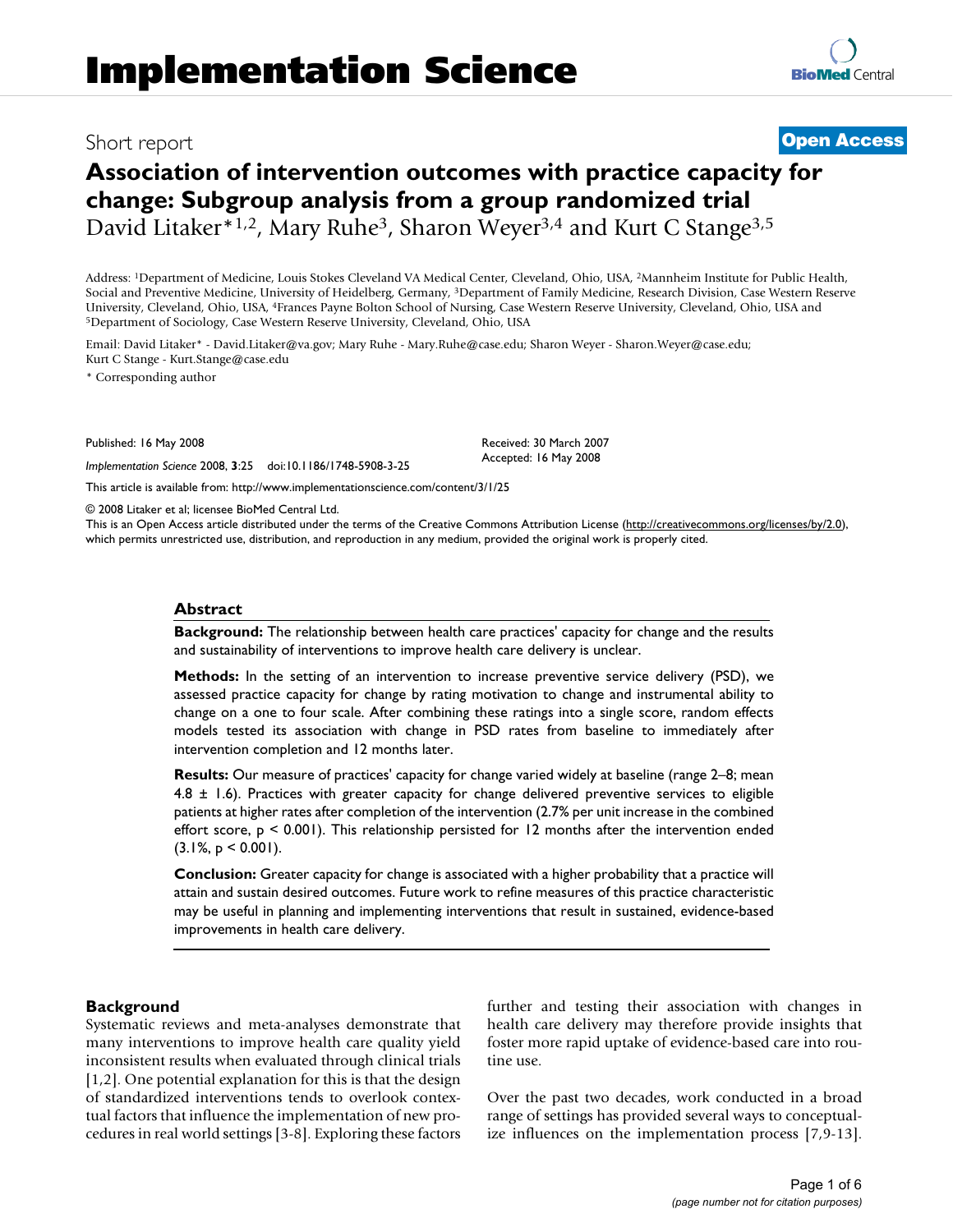One descriptive framework focusing on primary care practices' ability to adopt and implement new approaches to health care delivery[14] may be particularly valuable, given that these practices represent a venue through which a majority of Americans receive ambulatory care [15-18]. This framework, developed by Cohen et al., highlights the potential role of several practice characteristics: the individual and aggregate motivations of practice members; the resources that they identify within and outside the practice that are both accessible and important in supporting change efforts (including previous experience in using new tools or adopting new procedures); the external forces or factors that shape or influence change options; and practice members' perception of options and opportunities for change.

Two factors – motivations and resources for change – are central components of several frameworks for implemen- $\text{tation}[9,12,13]$ , in addition to the one described by Cohen et al. While some have suggested that practice motivation or inertia may be important to clinical guideline implementations[19], motivation appears to be necessary but not sufficient for change to occur [9]. That is, confidence to act and an ability to implement change must also be present [9,12]. Other work lends support to this view: interventions that provide instrumental assistance during the implementation phase can be effective in fostering change once motivation exists or is developed [20]. Thus, it is important that studies examining the association of practice capacity for change with implementation use measures that represent both components and assess their potential interaction.

Despite considerable effort to characterize organizational capacity for change at the conceptual level, only a handful of studies have developed operational measures for this construct and established an association with implementation outcomes. Of these, the majority focus on intention to act rather than actual behaviors. To assess the association of capacity for change with demonstrable improvements in evidence-based health care delivery, we used data from the Study to Enhance Prevention by Understanding Practices (STEP-UP). This paper tests the hypotheses that greater practice capacity for change would be associated with greater change in the STEP-UP study outcome, preventive service delivery (PSD), from baseline to the end of the active intervention period and that these improvements would be sustained during follow up, when no intervention was being offered.

### **Methods**

The design, methods, and findings from STEP-UP have been described in detail previously [21,22]. In brief, this group randomized clinical trial to improve preventive service delivery randomly assigned 79 community-based

primary care practices in northeast Ohio to a control or intervention group. Intervention practices were assessed by a research nurse facilitator over 1–3 days to gain an understanding of practice roles and routine procedures. The intervention, incorporating information from this assessment, involved creation of a practice-individualized plan for change using a menu of tools (e.g., chart stickers, flow sheets, reminder cards) and approaches (e.g., personnel roles, delivery of preventive care during illness visits) to enhance preventive health care. The study outcome, delivery of preventive services recommended by the U.S. Preventive Services Task Force[23], was determined through review of a cross-sectional sample of medical records for patients seen on a randomly selected day within two weeks of study baseline (month 0), month 6, month 12 (end of the intervention), and at follow up visits at months 18 and 24. PSD rates were calculated at each of these time points at each practice for each category of recommended services (e.g., screening, immunizations, and behavioral counseling). These three rates were then combined into a single global rate of PSD for each time point [24]. Thirty-nine practices were randomly assigned to the intervention; the 37 practices participating in follow up for the full 24 months represent the sample for this study.

Nearly all previous studies assessing organizational capacity use a quantitative approach that relies upon participant surveys [9,25-30]. While reflective of the experience or perspectives of those working in the practice, this approach is often limited by low response rates and may miss practice features that are not directly assessed by the items administered. To capture more fully the practice characteristics representing the conceptual domains of motivations and resources, we used a qualitative strategy based on direct observation of the practice by research team members. This process followed several steps. First, each member of the team (comprised of two nurse practice change facilitators, three research nurses involved in on-site medical record review, the epidemiologist data analyst and the physician/epidemiologist principal investigator) read extensive ethnographic field notes generated by the facilitator and research nurses from an assessment used to develop the practice-individualized intervention [20,31]. Each team member individually rated two aspects of the practice: the amount of effort needed to motivate practice staff to undertake the intervention (an inverse measure of the practice's a priori internal motivation to change), and the amount of instrumental assistance a practice needed to implement tools and approaches designed to increase PSD (an inverse measure of the practice's innate ability to change). Both ratings were expressed using a four-point scale. To facilitate model interpretation, scoring was reversed such that a value of one represented a practice in which substantial efforts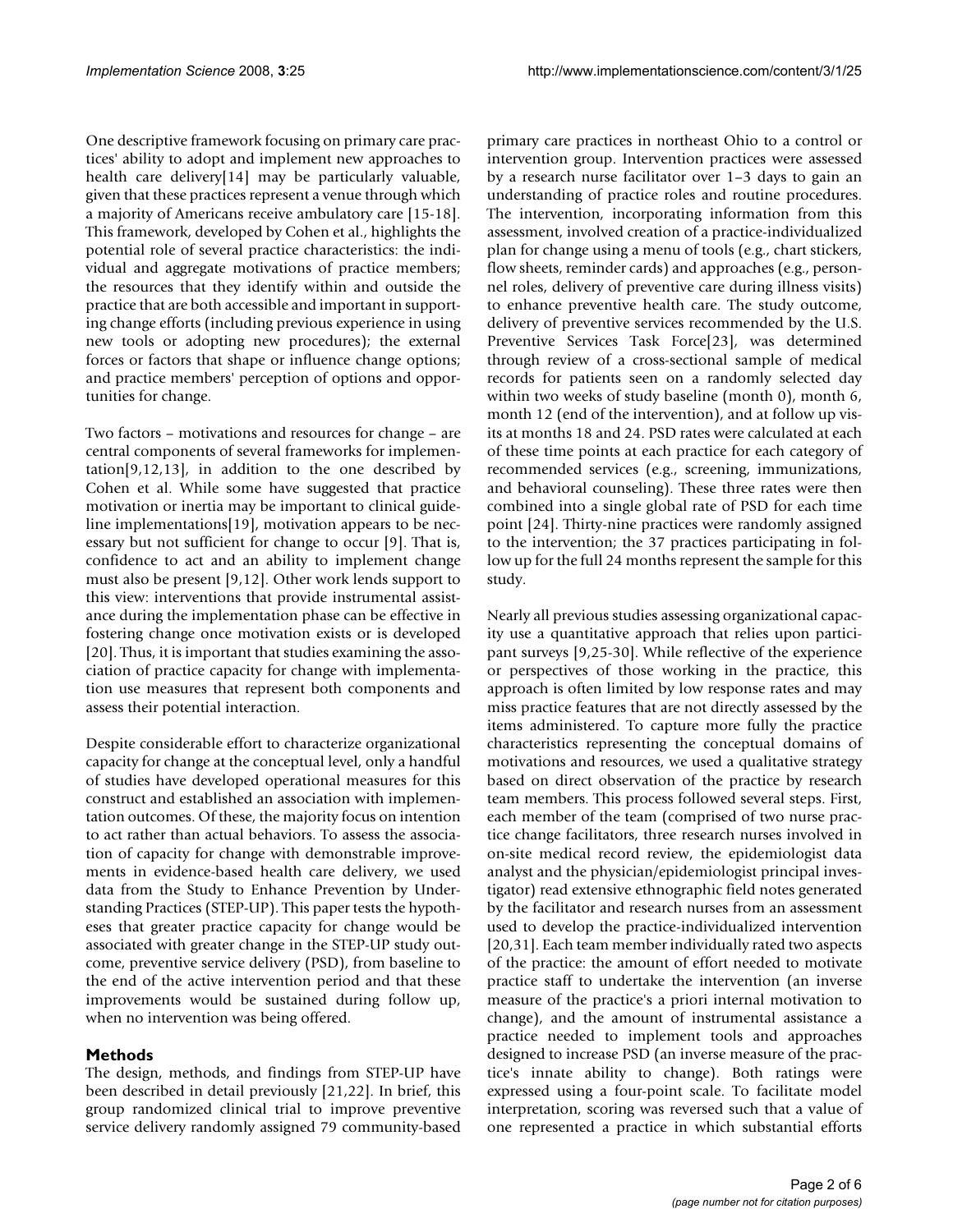were required to motivate the practice or to assist them in performing the instrumental tasks of the intervention (i.e., low intrinsic motivation or low ability to change); a value of four reflected the need for very little effort in either motivating the practice or in assisting it (i.e., high intrinsic motivation or high ability to change). The research team then met and shared their individual ratings. Discrepancies were resolved by discussing the practice from the diverse points of view of the team members. When necessary, original data were consulted to identify confirming or contradictory evidence for disparate ratings. As a final step, numeric ratings were added to form a single score representing the combined effort needed to motivate or to assist each practice in implementing the intervention.

To provide a preliminary test of the relationship between absolute change in PSD and the capacity for change score, we compared mean PSD values for practices in the highest and lowest tertiles of our score using Student's t-test. We then assessed this association more thoroughly using data from all study outcome assessments made every six months to develop models that accounted for repeated measures made at each practice. Separate models were developed to assess the association between the combined practice capacity for change score and change in the practice rate of PSD from baseline to month 12 and from baseline to month 24. A post-hoc analysis assessed the association of an interaction term (the product of both ratings) with the outcome at both time points. A twotailed p value < 0.05 served as the threshold for statistical significance. SPSS version 13 and HLM version 6.03 were used to perform the analyses. The University Hospitals of Cleveland Institutional Review Board approved this study, which was conducted in accordance with the Declaration of Helsinki principles.

#### **Results**

For the group as a whole, change in PSD from baseline to completion of the intervention period (month 12) varied significantly with absolute change ranging from -1% to 21% (mean  $7.6\% \pm 5.5$ ); at month 24, absolute change in PSD rates ranged from -9% to 26% (mean  $6.9\% \pm 7.0$ ). Regarding practices' capacity for change, the full range of scores (0–8) was used, with average score falling in the mid-range (mean  $4.8 \pm 1.6$ ).

We observed comparable rates of PSD improvement in the first 12 months for practices with both high and low capacity for change scores (Figure 1), with little difference in rates adjusted for baseline PSD. After month 12, however, significantly higher PSD rates were noted in the group of ten practices with the highest capacity for change. This finding was sustained through month 24, compared



#### Figure 1

**Short title: Rates of Preventive Service Delivery at Practices with High and Low Capacity for Change**. Service delivery rates during and after an intervention to improve preventive care at a subset of practices estimated to have the highest and lowest capacity for change. Each box and bracket represent the mean and standard deviation, respectively, for PSD rates at assessments conducted every six months with mean difference in PSD rate adjusted for baseline presented at bottom. The ten practices with the highest capacity for change are indicated by the dashed line; the ten practices with lowest capacity for change are represented by the solid line. Note: PSD = preventive service delivery; \*p < 0.01

with the ten practices having lowest capacity for change (mean difference  $6.2\% \pm 2.0$ ; p = 0.009).

Using multiple assessments of outcomes at each intervention practice, random effects models demonstrated a 2.7% increment in PSD rates at month 12 (completion of the active intervention) for each unit increase in the practice capacity for change score ( $p < 0.001$ ). This finding was similar at month 24 (3.1%;  $p < 0.001$ ). To explore differences in PSD rates related to the components of the combined score, a supplemental analysis demonstrated a strong association with instrumental change capacity  $(3.2\%, p = 0.002)$ ; a weaker association with motivation to change approached significance  $(2.1\%, p = 0.09)$ . A significant interaction was also observed: each one-point increase in the product of the two ratings (indicative of decreasing research team effort to motivate and to assist in instrumental tasks) was associated with an increase from baseline in PSD rates of 1.1% and 1.3% at months 12 and 24, respectively (both p values < 0.001).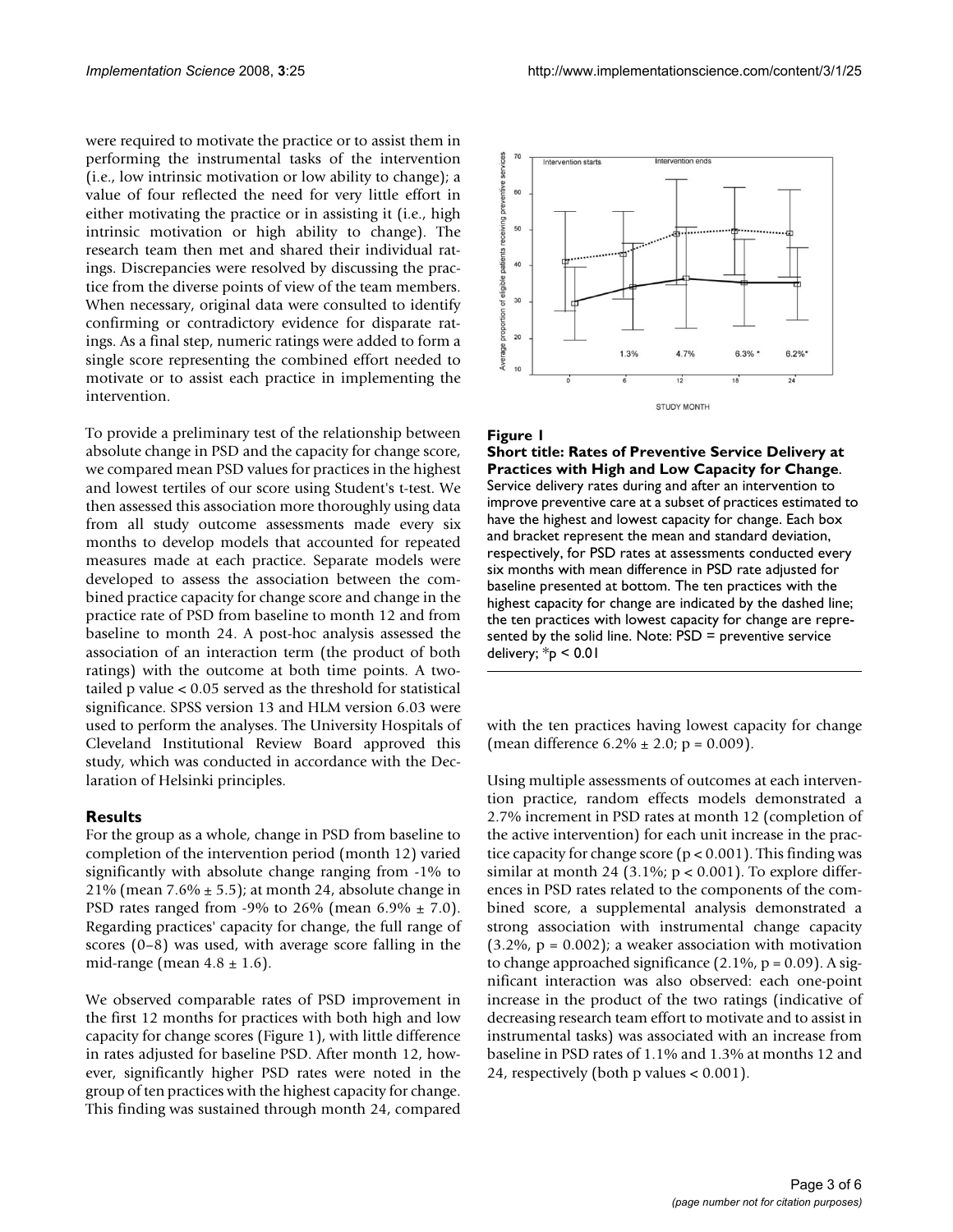#### **Discussion**

These results yield two insights with potential value for implementation research. First, using qualitative estimates generated by our research team, we observe significant variation among practices in the level of effort required to motivate practices to undertake change and to assist them in implementing tools and approaches to enhance preventive service delivery. We also demonstrate that variation in our estimates of practices' capacity for change correlates with differences in outcomes both at the end of an intervention and for at least 12 months thereafter. Taken together, these findings suggest that these simple measures of capacity for change have utility in predicting intervention adoption, implementation, and maintenance and that variation in capacity for change may potentially explain inconsistent results of efficacious practice-based interventions applied outside controlled trial settings [5].

It is not surprising that variation exists in practices' capacity for change. Previous work, for example, highlights the rich differences that characterize the health system for primary care and the many factors that contribute to its evolution in individual practice settings [10,31-34]. Staff with particular skills, interests, and personal motivations, for example, enter and leave practices regularly, while new challenges within the larger health care system and in society continually emerge and dissipate [33]. Acknowledging these differences across practices may be useful for implementing efficacious interventions into real world practice settings in a variety of ways. In some cases, researchers seeking to enhance their success in improving health care delivery have begun to perform initial practice assessments and to use insights from this process to guide the development of tailored interventions [20,31,34-36]. An assessment of practice capacity for change may also be useful in promoting greater efficiency or equity in the deployment of an intervention, depending on the goals of the research team. Practice assessments, for example, may allow for the targeting of limited resources to practices with the greatest capacity for change. If resources are less limited, it may be possible to reduce practice-level disparities in performance by targeting greatest efforts toward those with the lowest capacity.

Given the nature of this analysis, we cannot establish a causal link between practice capacity for change and implementation outcomes. Our findings, however, provide justification for future replication studies as well as those that develop and test interventions to enhance both motivational and instrumental change capacity. Rationale for future developmental work in this area is further supported by evidence of a post hoc association between preventive service delivery and an interaction between these two factors sustained over time. Recent studies in commercial business settings now inform our understanding of ways in which motivation to change might be enhanced and new work patterns might be more readily adopted and implemented [37-40]. One strategy, for example, emphasizes organizational self-reflection to first identify and later leverage existing strengths (e.g., resources, personal motivations, and relationships) to build motivation within the group to undertake a project with shared meaning. In contrast to traditional quality improvement efforts, participants begin with a positive focus of what might be, rather than one that seeks to eliminate problems or to reduce gaps. Although its effectiveness in health care settings is currently under investigation, a recent report describes efforts to apply the self-reflective or appreciative approach to improve health care delivery in primary care [41]. Caution is advisable, however, in undertaking efforts to assess and modify motivations and abilities within a practice for the sake of greater implementation effectiveness, especially because the contribution of these features relative to that of other factors included in various conceptual models of organizational capacity for change is unclear. Previous comparative case studies of practices in STEP-UP show the possibility for surprises and missed opportunities, for example. Some practices undertake little change despite appearing to be highly motivated and capable of change, while others make large changes despite low capacity [20].

Our results should be interpreted within the context of several limitations. In the absence of a control group, we cannot exclude the possibility, for example, that unmeasured practice-level factors may have confounded the associations observed. Also, the sample of family medicine practices used may not have been representative of this diverse primary care specialty or of other primary care specialists (e.g., general internists, pediatricians) located elsewhere. Finally, we acknowledge that the qualitative estimates we used may have failed to capture important dimensions of practice capacity for change. Previous studies, for example, underscore the complexity of this construct [9,12-14]. Future work that develops these measures further is needed to enable a clearer understanding of the meaning and contribution of practice capacity for change to the adoption and routine delivery of evidence-based care.

#### **Conclusion**

Greater practice capacity for change is associated with greater success in implementing and maintaining improvements in health care delivery. Efforts to acknowledge and address this practice characteristic may lead to greater intervention effectiveness and speed the dissemination of evidence-based care into community-based primary care settings.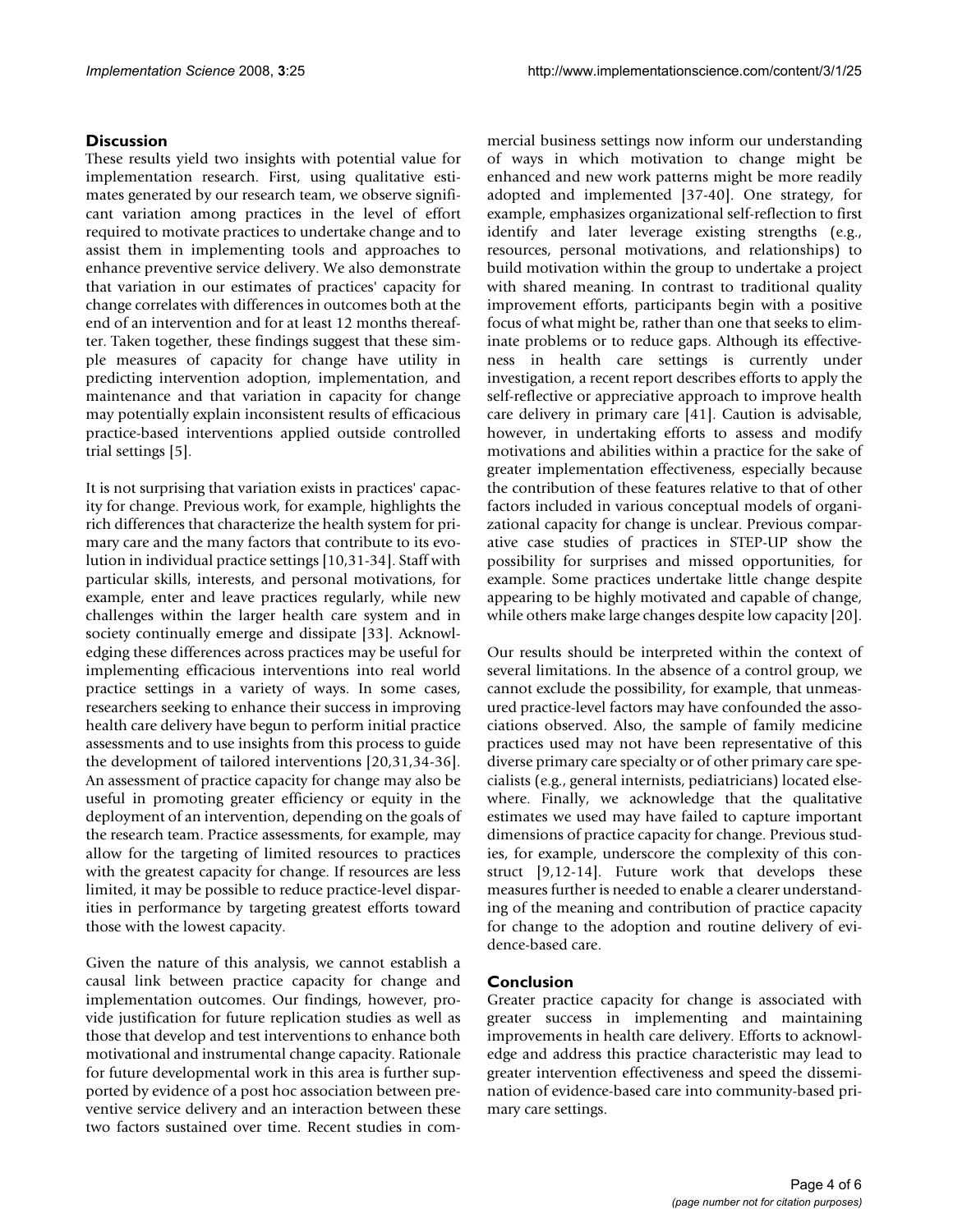#### **Competing interests**

The authors declare that they have no competing interests.

#### **Authors' contributions**

DL, MR and KS conceived of the study and participated in its design and coordination. All authors participated in the drafting of the manuscript and read and approved it in its final form.

#### **Acknowledgements**

This work was supported by grants from the National Cancer Institute (2R01 CA80862, 4R01 CA80862 & R25T-CA111898), the American Academy of Family Physicians for the Center for Research in Family Practice and Primary Care, and the VA Health Services Research and Development Service (IIR 06-091). The authors are grateful to practice members participating in STEP-UP, whose enthusiasm inspired this manuscript. The views expressed in this article are those of the authors and do not necessarily represent the views of the Department of Veterans Affairs.

#### **References**

- Stone EG, Morton SC, Hulscher ME, Maglione MA, Roth EA, Grimshaw JM, Mittman BS, Rubenstein LV, Rubenstein LZ, Shekelle PG: **[Interventions that increase use of adult immunization and](http://www.ncbi.nlm.nih.gov/entrez/query.fcgi?cmd=Retrieve&db=PubMed&dopt=Abstract&list_uids=11992299) [cancer screening services: A meta-analysis.](http://www.ncbi.nlm.nih.gov/entrez/query.fcgi?cmd=Retrieve&db=PubMed&dopt=Abstract&list_uids=11992299)** *Annals of Internal Medicine* 2002, **136:**641-651.
- 2. Davis D, Thomson M A, Oxman A D, B. H: **[Changing Physician](http://www.ncbi.nlm.nih.gov/entrez/query.fcgi?cmd=Retrieve&db=PubMed&dopt=Abstract&list_uids=7650822) [Performance.](http://www.ncbi.nlm.nih.gov/entrez/query.fcgi?cmd=Retrieve&db=PubMed&dopt=Abstract&list_uids=7650822)** *JAMA* 1995, **274:**700-705.
- 3. Dobrow MJ, Goel V, Lemieuz-Charles L, Black NA: **[The impact of](http://www.ncbi.nlm.nih.gov/entrez/query.fcgi?cmd=Retrieve&db=PubMed&dopt=Abstract&list_uids=16764980) [context on evidence utilization: A framework for expert](http://www.ncbi.nlm.nih.gov/entrez/query.fcgi?cmd=Retrieve&db=PubMed&dopt=Abstract&list_uids=16764980) [groups developing health policy recommendations.](http://www.ncbi.nlm.nih.gov/entrez/query.fcgi?cmd=Retrieve&db=PubMed&dopt=Abstract&list_uids=16764980)** *Soc Sci Med* 2006, **63:**1811-1824.
- 4. Fixsen DL, Naoom SF, Blase KA, Friedman RM, Wallace F: **Implementation Research: A synthesis of the literature.** In *The National Implementation Research Network* Edited by: University of South Florida LPFMHI. Tampa, FL ; 2005:1-125.
- 5. Glasgow RE, Lichtenstein E, Marcus AC: **Why don't we see more translation of health promotion research to practice? Rethinking the efficacy-to-effectiveness transition.** *Am J Publ Health* 2003, **93(8):**1261-1267.
- 6. McCormack B, Kitson A, Harvey G, Rycroft-Malone J, Titchen A, Seers K: **[Getting evidence into practice: The meaning of 'con](http://www.ncbi.nlm.nih.gov/entrez/query.fcgi?cmd=Retrieve&db=PubMed&dopt=Abstract&list_uids=11895535)[text'.](http://www.ncbi.nlm.nih.gov/entrez/query.fcgi?cmd=Retrieve&db=PubMed&dopt=Abstract&list_uids=11895535)** *J Adv Nurs* 2002, **38:**94-104.
- 7. Rycroft-Malone J, Kitson A, Harvey G, McCormack B, Seers K, Titchen A, Estabrooks C: **[Ingredients for change: Revisiting a](http://www.ncbi.nlm.nih.gov/entrez/query.fcgi?cmd=Retrieve&db=PubMed&dopt=Abstract&list_uids=12448812) [conceptual framework.](http://www.ncbi.nlm.nih.gov/entrez/query.fcgi?cmd=Retrieve&db=PubMed&dopt=Abstract&list_uids=12448812)** *Qual Saf Health Care* 2002, **11:**174-180.
- 8. Stetler CB, Ritchie J, Rycroft-Malone J, Schultz A, Charns M: **Improving quality of care through routine, successful implementation of evidence-based practice at the bedside: An organizational case study protocol using the Pettigrew and Whipp model of strategic change.** *Implementation Science* 2001, **http://www.implementationscience.com/content/2/1/3:**.
- 9. Klein KJ, Conn AB, Sorra JS: **[Implementing computerized tech](http://www.ncbi.nlm.nih.gov/entrez/query.fcgi?cmd=Retrieve&db=PubMed&dopt=Abstract&list_uids=11596799)[nology: An organizational analysis.](http://www.ncbi.nlm.nih.gov/entrez/query.fcgi?cmd=Retrieve&db=PubMed&dopt=Abstract&list_uids=11596799)** *J Appl Psychol* 2001, **86:**811-824.
- 10. Litaker D, Tomolo A, Liberatore V, Stange KC, Aron DC: **Using complexity theory to build interventions that improve health care delivery in Primary Care.** *J Gen Intern Med* 2006, **21:S2:**S30-34.
- 11. Miller WL, Crabtree BF, McDaniel R, Stange KC: **[Understanding](http://www.ncbi.nlm.nih.gov/entrez/query.fcgi?cmd=Retrieve&db=PubMed&dopt=Abstract&list_uids=9597994) [change in primary care practice using complexity theory.](http://www.ncbi.nlm.nih.gov/entrez/query.fcgi?cmd=Retrieve&db=PubMed&dopt=Abstract&list_uids=9597994)** *J Fam Pract* 1998, **46:**369-376.
- 12. Simpson DD: **[A conceptual framework for transferring](http://www.ncbi.nlm.nih.gov/entrez/query.fcgi?cmd=Retrieve&db=PubMed&dopt=Abstract&list_uids=12072162) [research to practice.](http://www.ncbi.nlm.nih.gov/entrez/query.fcgi?cmd=Retrieve&db=PubMed&dopt=Abstract&list_uids=12072162)** *J Subst Abuse Treat* 2002, **22:**171-182.
- 13. Solberg LI: **[Improving medical practice: A conceptual frame](http://www.ncbi.nlm.nih.gov/entrez/query.fcgi?cmd=Retrieve&db=PubMed&dopt=Abstract&list_uids=17548853)[work.](http://www.ncbi.nlm.nih.gov/entrez/query.fcgi?cmd=Retrieve&db=PubMed&dopt=Abstract&list_uids=17548853)** *Ann Fam Med* 2007, **5:**251-256.
- Cohen D, McDaniel R, Crabtree BF, Ruhe MC, Weyer SM, Tallia A, Miller WL, Goodwin MA, Nutting P, Solberg LI, Zyzanski SJ, Jaen CR, Gilchrist V, Stange KC: **[A practice change model for quality](http://www.ncbi.nlm.nih.gov/entrez/query.fcgi?cmd=Retrieve&db=PubMed&dopt=Abstract&list_uids=15190858) [improvement in primary care practice.](http://www.ncbi.nlm.nih.gov/entrez/query.fcgi?cmd=Retrieve&db=PubMed&dopt=Abstract&list_uids=15190858)** *Journal of Healthcare Management* 2004, **49:**155-169.
- 15. Benson V, Marano MA: **Current estimates from the National Health Interview Survey.** In *Vital Health Stat Volume 10(198)*. Hyattsville , National Center for Health Statistics; 1994.
- 16. Ries P: **Physician contacts by sociodemographic and health characteristics, United States, 1982-1983.** In *National Center for Health Statistics, Vital and Health Statistics 1987* Washington, DC , Government Printing Office; 1987.
- 17. Schoenborn CA, Adams FP, Schiller JS: **Summary health statistics for the U.S. population: National Health Interview Survey, 2000.** In *Vital Health Stat 10 Volume 10*. Issue 214 National Center for Health Statistics; 2003:1-83.
- 18. Cherry DK, Burt CW, Woodwell DA: **National Ambulatory Care Survey: 2001 summary.** *Vital and Health Statistics of the National Center for Health Statistics* 2003, **337:**.
- 19. Cabana MD, Rand CS, Powe NR, Wu AW, Wilson MH, Abboud PAC, Rubin HR: **[Why don't physicians follow clinical practice guide](http://www.ncbi.nlm.nih.gov/entrez/query.fcgi?cmd=Retrieve&db=PubMed&dopt=Abstract&list_uids=10535437)[lines? A framework for improvement.](http://www.ncbi.nlm.nih.gov/entrez/query.fcgi?cmd=Retrieve&db=PubMed&dopt=Abstract&list_uids=10535437)** *Journal of the American Medical Association* 1999, **282:**1458-1465.
- 20. Ruhe MC, Weyer SM, Stange KC, Zronek S: **Facilitating practice change: Lessons from the STEP-UP clinical trial.** *Am J Prev Med* 2005, **40:**728-734.
- 21. Goodwin MA, Zyzanski SJ, Zronek S, Ruhe MC, Weyer SM, Konrad N, Esola D, Stange KC: **[A clinical trial of tailored office systems](http://www.ncbi.nlm.nih.gov/entrez/query.fcgi?cmd=Retrieve&db=PubMed&dopt=Abstract&list_uids=11418253) [for preventive service delivery: The Study to Enhance Pre](http://www.ncbi.nlm.nih.gov/entrez/query.fcgi?cmd=Retrieve&db=PubMed&dopt=Abstract&list_uids=11418253)[vention by Understanding Practice \(STEP-UP\).](http://www.ncbi.nlm.nih.gov/entrez/query.fcgi?cmd=Retrieve&db=PubMed&dopt=Abstract&list_uids=11418253)** *Am J Prev Med* 2001, **21(1):**20-28.
- 22. Stange KC, Goodwin MA, Zyzanski SJ, Dietrich AJ: **[Sustainability of](http://www.ncbi.nlm.nih.gov/entrez/query.fcgi?cmd=Retrieve&db=PubMed&dopt=Abstract&list_uids=14580630) [a practice-individualized preventive service delivery inter](http://www.ncbi.nlm.nih.gov/entrez/query.fcgi?cmd=Retrieve&db=PubMed&dopt=Abstract&list_uids=14580630)[vention.](http://www.ncbi.nlm.nih.gov/entrez/query.fcgi?cmd=Retrieve&db=PubMed&dopt=Abstract&list_uids=14580630)** *Am J Prev Med* 2003, **25:**296-300.
- 23. Force USPST: **Guide to Clinical Preventive Services: Report of the U.S. Preventive Services Task Force, 2nd ed.** 2nd edition. Alexandria, VA , International Medical Publishers; 1996.
- 24. Stange KC, Flocke SA, Goodwin MA, Kelly RB, Zyzanski SJ: **[Direct](http://www.ncbi.nlm.nih.gov/entrez/query.fcgi?cmd=Retrieve&db=PubMed&dopt=Abstract&list_uids=10938218) [observation of preventive service delivery in community](http://www.ncbi.nlm.nih.gov/entrez/query.fcgi?cmd=Retrieve&db=PubMed&dopt=Abstract&list_uids=10938218) [family practice.](http://www.ncbi.nlm.nih.gov/entrez/query.fcgi?cmd=Retrieve&db=PubMed&dopt=Abstract&list_uids=10938218)** *Prev Med* 2000, **31(2 Pt 1):**167-176.
- 25. Courtney KO, Joe GW, Rowan-Szal GA, Simpson DD: **Using organizational assessment as a tool for program change.** *J Subst Abuse Treat* 2007, **2007:**131-137.
- 26. Fuller BE, Rieckmann T, Nunes EV, Miller M, Arfken C, Edmundson E, McCarty D: **[Organizational readiness for change and opinions](http://www.ncbi.nlm.nih.gov/entrez/query.fcgi?cmd=Retrieve&db=PubMed&dopt=Abstract&list_uids=17434708) [toward treatment innovations.](http://www.ncbi.nlm.nih.gov/entrez/query.fcgi?cmd=Retrieve&db=PubMed&dopt=Abstract&list_uids=17434708)** *J Subst Abuse Treat* 2007, **33:**183-192.
- 27. Lehman WE, Greener JM, Simpson DD: **[Assessing organization](http://www.ncbi.nlm.nih.gov/entrez/query.fcgi?cmd=Retrieve&db=PubMed&dopt=Abstract&list_uids=12072164) [readiness for change.](http://www.ncbi.nlm.nih.gov/entrez/query.fcgi?cmd=Retrieve&db=PubMed&dopt=Abstract&list_uids=12072164)** *J Subst Abuse Treat* 2002, **22:**197-209.
- 28. Rampazzo L, De Angeli M, Serpelloni G, Simpson DD, Flynn PM: **[Ital](http://www.ncbi.nlm.nih.gov/entrez/query.fcgi?cmd=Retrieve&db=PubMed&dopt=Abstract&list_uids=16968992)ian survey of Organizational Functioning and Readiness for [Change: A cross-cultural transfer of treatment assessment](http://www.ncbi.nlm.nih.gov/entrez/query.fcgi?cmd=Retrieve&db=PubMed&dopt=Abstract&list_uids=16968992) [strategies.](http://www.ncbi.nlm.nih.gov/entrez/query.fcgi?cmd=Retrieve&db=PubMed&dopt=Abstract&list_uids=16968992)** *Eur Addict Res* 2006, **12:**176-181.
- 29. Saldana L, Chapman JE Henggeler, SW, Rowland MD: **[The Organi](http://www.ncbi.nlm.nih.gov/entrez/query.fcgi?cmd=Retrieve&db=PubMed&dopt=Abstract&list_uids=17434703)[zational Readiness for Change scale in adolescent programs:](http://www.ncbi.nlm.nih.gov/entrez/query.fcgi?cmd=Retrieve&db=PubMed&dopt=Abstract&list_uids=17434703) [Criterion validity.](http://www.ncbi.nlm.nih.gov/entrez/query.fcgi?cmd=Retrieve&db=PubMed&dopt=Abstract&list_uids=17434703)** *J Subst Abuse Treat* 2007, **33:**159-169.
- 30. Stockdale SE, Mendel P, Jones L, Arroyo W, Gilmore J: **Assessing organizational readiness and change in community intervention research: Framework for participatory evaluation.** *Ethn Dis* 2006, **16 (1 Suppl 1):**S136-145.
- 31. Crabtree BF, Miller WL, Stange KC: **[Understanding practice](http://www.ncbi.nlm.nih.gov/entrez/query.fcgi?cmd=Retrieve&db=PubMed&dopt=Abstract&list_uids=11674891) [from the ground up.](http://www.ncbi.nlm.nih.gov/entrez/query.fcgi?cmd=Retrieve&db=PubMed&dopt=Abstract&list_uids=11674891)** *J Fam Pract* 2001, **50(10):**881-887.
- 32. McIlvain H, Crabtree BF, Medder J, Miller WL, McDaniel R, Stange KC, Solberg LI: **[Using "practice genograms" to understand and](http://www.ncbi.nlm.nih.gov/entrez/query.fcgi?cmd=Retrieve&db=PubMed&dopt=Abstract&list_uids=9669161) [describe practice configurations.](http://www.ncbi.nlm.nih.gov/entrez/query.fcgi?cmd=Retrieve&db=PubMed&dopt=Abstract&list_uids=9669161)** *Fam Med* 1998, **30:**490-496.
- 33. Miller WL, McDaniel RR Jr, Crabtree BF, Stange KC: **[Practice jazz:](http://www.ncbi.nlm.nih.gov/entrez/query.fcgi?cmd=Retrieve&db=PubMed&dopt=Abstract&list_uids=11674890) [understanding variation in family practices using complexity](http://www.ncbi.nlm.nih.gov/entrez/query.fcgi?cmd=Retrieve&db=PubMed&dopt=Abstract&list_uids=11674890) [science.](http://www.ncbi.nlm.nih.gov/entrez/query.fcgi?cmd=Retrieve&db=PubMed&dopt=Abstract&list_uids=11674890)** *J Fam Pract* 2001, **50(10):**872-880.
- 34. Stange KC: **["One size doesn't fit all." Multimethod research](http://www.ncbi.nlm.nih.gov/entrez/query.fcgi?cmd=Retrieve&db=PubMed&dopt=Abstract&list_uids=8874370) [yields new insights into interventions to improve preventive](http://www.ncbi.nlm.nih.gov/entrez/query.fcgi?cmd=Retrieve&db=PubMed&dopt=Abstract&list_uids=8874370) [service delivery in family practice.](http://www.ncbi.nlm.nih.gov/entrez/query.fcgi?cmd=Retrieve&db=PubMed&dopt=Abstract&list_uids=8874370)** *J Fam Pract* 1996, **43(4):**358-360.
- Jaen CR, McIlvain H, Pol L, Phillips RL, Flocke SA, Crabtree BF: [Tai](http://www.ncbi.nlm.nih.gov/entrez/query.fcgi?cmd=Retrieve&db=PubMed&dopt=Abstract&list_uids=11674888)**[loring tobacco counseling to the competing demands in the](http://www.ncbi.nlm.nih.gov/entrez/query.fcgi?cmd=Retrieve&db=PubMed&dopt=Abstract&list_uids=11674888) [clinical encounter.](http://www.ncbi.nlm.nih.gov/entrez/query.fcgi?cmd=Retrieve&db=PubMed&dopt=Abstract&list_uids=11674888)** *J Fam Pract* 2001, **50:**859-863.
- 36. Cheater F, Baker R, Hearnshaw H, Robertson N, Hicks N, Oxman A, Flottorp S: **Tailored interventions to overcome identified barriers to change: effects on professional practice and health care outcomes.** In *The Cochrane Library* The Cochrane Collaboration; 2003.